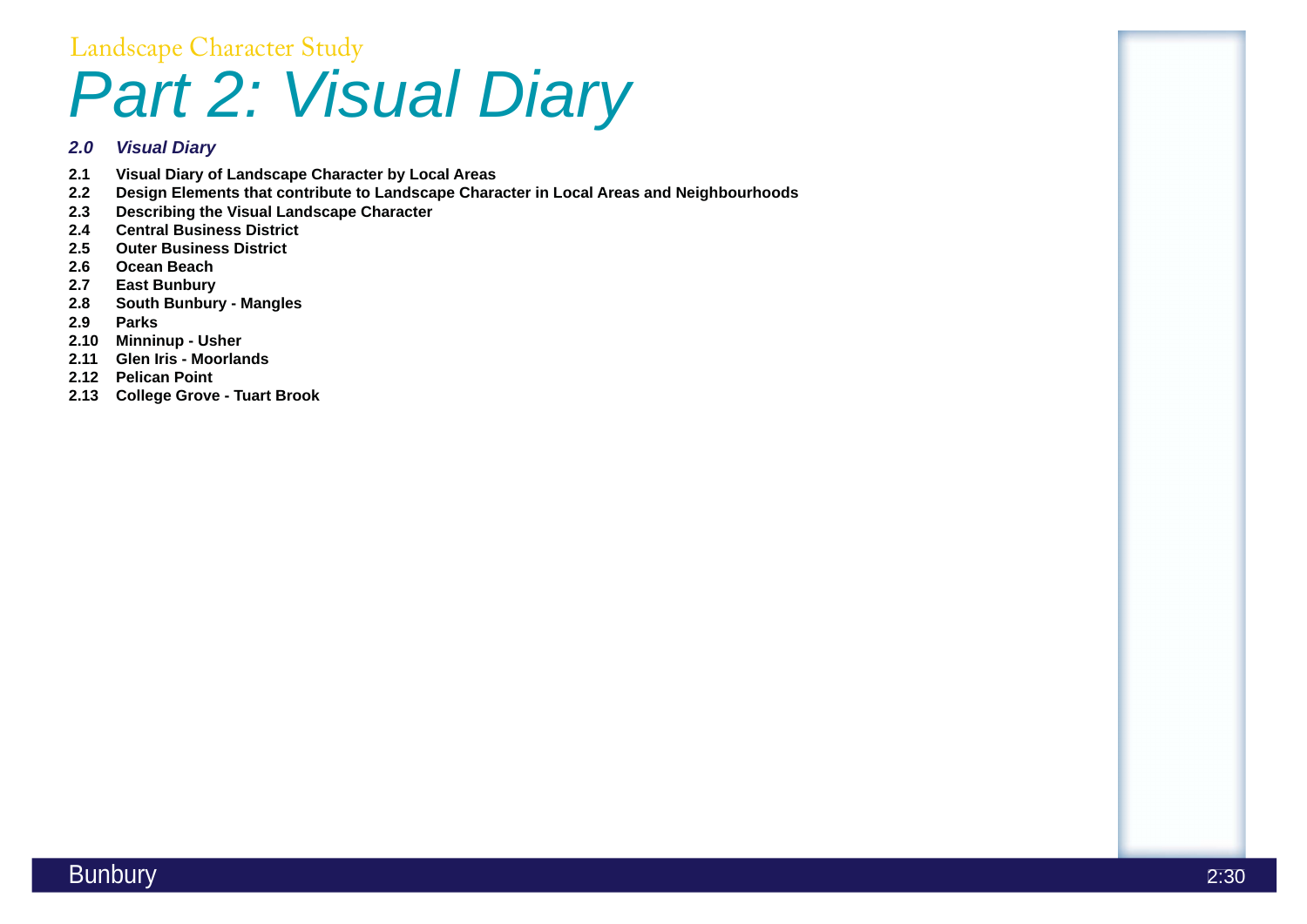Bunbury 2:31



## Landscape Character Study *Visual Diary*

### *2.1 Visual Diary of Landscape Character by Local Areas*

There are 10 distinct local areas at the suburban scale, which provide an appropriate scale for sound local area planning. The boundaries of each Local Area Plan are not absolute but reflect natural and human made barriers in the landscape (e.g. rivers and main roads), historical development patterns, building and streetscape character, etc.

The purpose of the Visual Diary exercise is to establish the current condition of local character and to identify where desirable and undesirable character elements exist within areas that are already recognised for having a particular character or stigma. The City has been assessed as neighbourhoods within a network of Local Area Plans. (See Figure 4.2 Local Area Plans) Observations have been recorded in each Local Area by a process of creating photographic records of the streets and individual character units. The Local Areas of Picton and Davenport to the south east of the City, which are predominantly industrial, have not been included in this exercise.

> **Withers** Usher Glen Padden

The local area planning approach attempts to coordinate and integrate development control with that of transport, land use, community facilities and environmental conservation in order to achieve ecological, social and economic objectives for more sustainable land use and infrastructure planning outcomes. This requires an understanding of the nature of local areas and the complex interrelationships between its character, identity, land use and resources. As such, Local Area Plans represent living documents that evolve and change over time as needed.

Over time it is expected that each local areas will have their own local area plan or LAP, which will eventually simplify and rationalise the many different and overlapping local planning policies, structure plans, detailed area plans and guidelines that address disparate ranges issues. In the mean time city-wide strategic planning use the LAP boundaries as framework that enables place specific solutions to be applied.

The Local Areas that have been assessed as part of this Study and their sub-precincts or neighbourhoods (if any) are as follows;

#### **Central Business District:**

CBD Core Marlston Hill Marlston Waterfront Central Coast Koombana Bay

#### **Outer Business District:**

Commercial Primacy Outer Business District - West Outer Business District - East Tuart Street Special Use zone

#### **Ocean Beach:**

Ocean Beach General Tree Street Area Mindalong Heights

#### **East Bunbury:**

East Bunbury Heritage Area Rathmines

#### **South Bunbury - Mangles**

**Parks:**

Carey Park Sandridge Park

#### **Minninup - Usher:**

**Glen Iris - Moorlands**

**Pelican Point**

**College Grove - Tuart Brook**



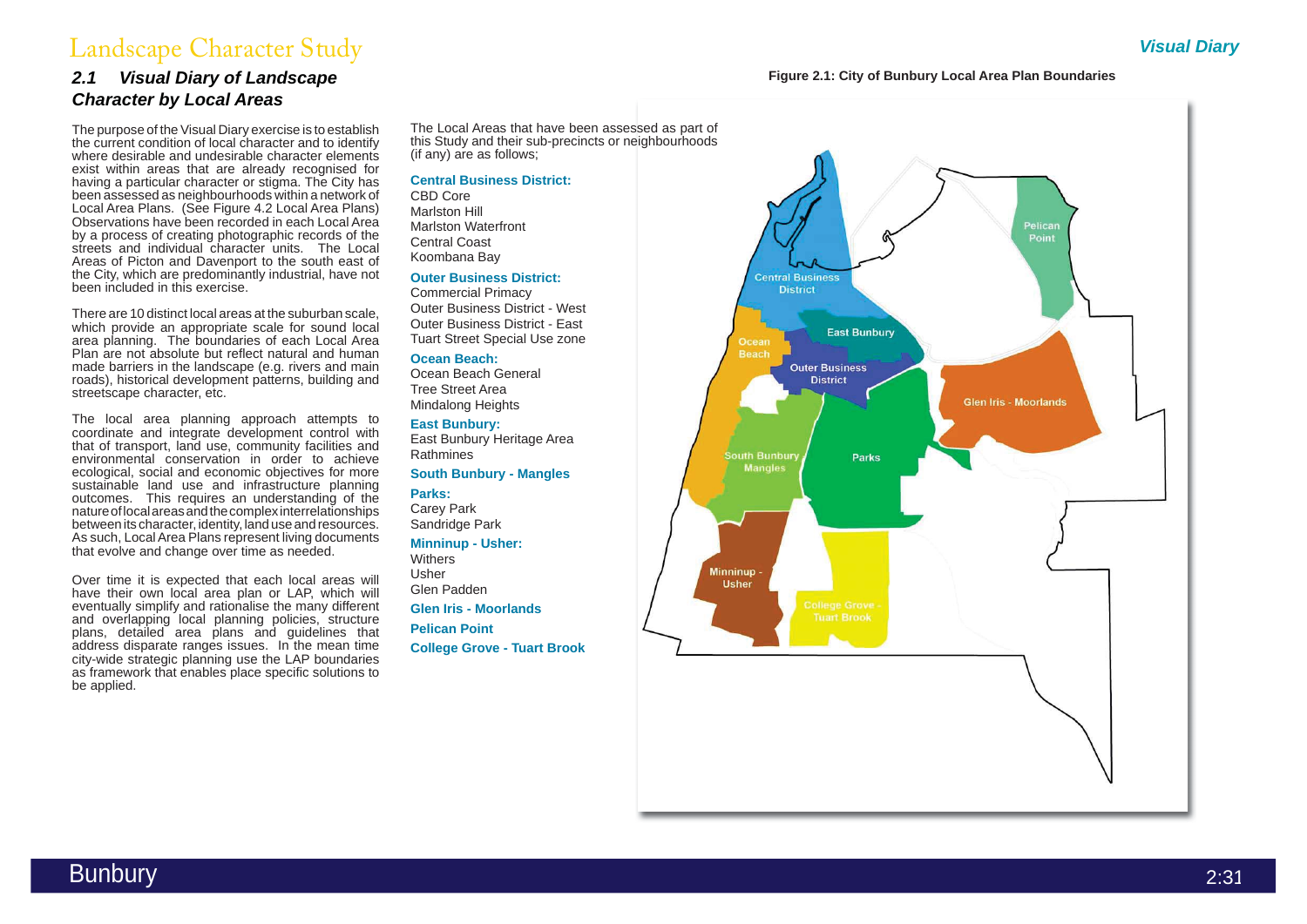

## Landscape Character Study *Visual Diary*

The analysis of each area's landscape character was carried out as a visual assessment that took place over a period of two years. A photographic record was collated by exploring all of the City's local areas and neighbourhoods to determine the character and amenity that exists at present.

### *2.2 Design Elements that contribute to Landscape Character in Local Areas and Neighbourhoods*

This exploration commenced through a process of structured observations; starting from a board vantage point taking in the whole of a place and then zooming in to look at its defining elements of landscape character. That are recognised as contributing to its sense of place.

#### **Topography**

Topography can dictate land value, aesthetic quality and viewing experience to and from a locality. Typically the more varied the landform of a neighbourhood the greater the hierarchy of status in the neighbourhood; the highest lots in the street have the greatest views and therefore; the higher the land value.

#### Views & Vistas

Views & vistas affect the quality of experience from a location. The distance and angle of those views contribute to how the place is experienced. A view that includes water or vegetation, or that is seen from a significant height or distance is considered to be of greater value. Immediate views can decrease the quality of the experience if the immediate vicinity does not offer any natural or built aesthetic quality.

#### Designing Out Crime

Designing Out Crime or Crime Prevention Through Environmental Design (CPTED) is a community safety design process that includes the effective design and implementation of surveillance, access, security, maintenance and landscaping techniques for designing out crime.

#### Road Layout

The road network is an integral part of the City. The WAPC's Liveable Neighbourhoods sets out the method for determining movement networks with an emphasis on connectivity, amenity and integration to achieve safe, efficient and attractive street networks. (Liveable Neighbourhoods) Each road in the hierarchy from primary distributors to local roads has an important role to play in the function and sustainability of the city.

#### Street Trees & Landscaping

The occurrence of street trees varies greatly from suburb to suburb and species, age and condition depend on how old the streets are, and any form of redevelopment that has occurred since establishment. Infrastructure such as transmission lines, underground services, road widening and verge redevelopment are all factors that can interrupt the life cycle of retaining well established trees. Disease is also a major factor in the loss of character that is established in a locality by the presence of mature trees.

#### Advertising & Signage

Whilst advertising is a necessary part of running a business, the appearance of signage can be an obtrusive element in the streetscape if it is exaggerated beyond necessary standards. Advertising hoards sometimes include flashing lights, animated displays, loud colours or large freestanding structures that use attention grabbing techniques to promote their business. Signage should only be used for the purpose of directional or informative displays and should be limited in areas that are not commercial or industrial, particular care should be given to minimise signage in residential neighbourhoods.

#### Street Lighting

As well as being necessary roadside for vehicle and pedestrian vision, street lights are important in any instance where there is public use after dark. Land uses that involve car parking or outdoor uses at night time need to provide safe and ample lighting for the users to navigate safely to and from the building and in car parking areas. Choice of lighting is extensive and should be appropriate to the surroundings. For example, it should not be obstructed by trees or other structures, it may be freestanding or wall mounted, high or low, and be of differing intensities and colours depending on its function.

#### Car parking

Car parking is critical to the success of any land use. Factors of design include layout, landscaping, surfacing, drainage, dimensions and angles, traffic flow and number of spaces. The older a development is, the less likely it is to have adequate parking, particularly in the instance of a change of use where the prior use is residential and the proposed use is commercial.

#### Public Open Space

The city has a number of regional and local open space reserves. Public open space is allocated to every suburb, and provides a place to go for recreation, and passive activities, sometimes bbq areas and playgrounds or more formal community uses. A well designed public reserve can form the heart of a neighbourhood, and can be a draw card for living in that community.

#### Street Furniture

Street furniture consists of; benches, bins, bollards, park tables, light posts, tree guards and other forms of shelters provided for bus stops etc. Consistently themed street furniture can identify a place, and be used to carry a theme throughout the streetscape.

#### Pedestrian & Bicycle Pathways

Pedestrian and bicycle access can be provided as a dual access path or as two separate paths. Grade separation is sometimes necessary between different forms of traffic; pedestrian, cyclists and motor vehicle, depending on the traffic volumes expected and the purpose of the accessway. Typically along foreshores cyclists and pedestrians have dual access away from the road, and in some instances a dedicated bicycle lane is included in the road width depending on existing circumstances.